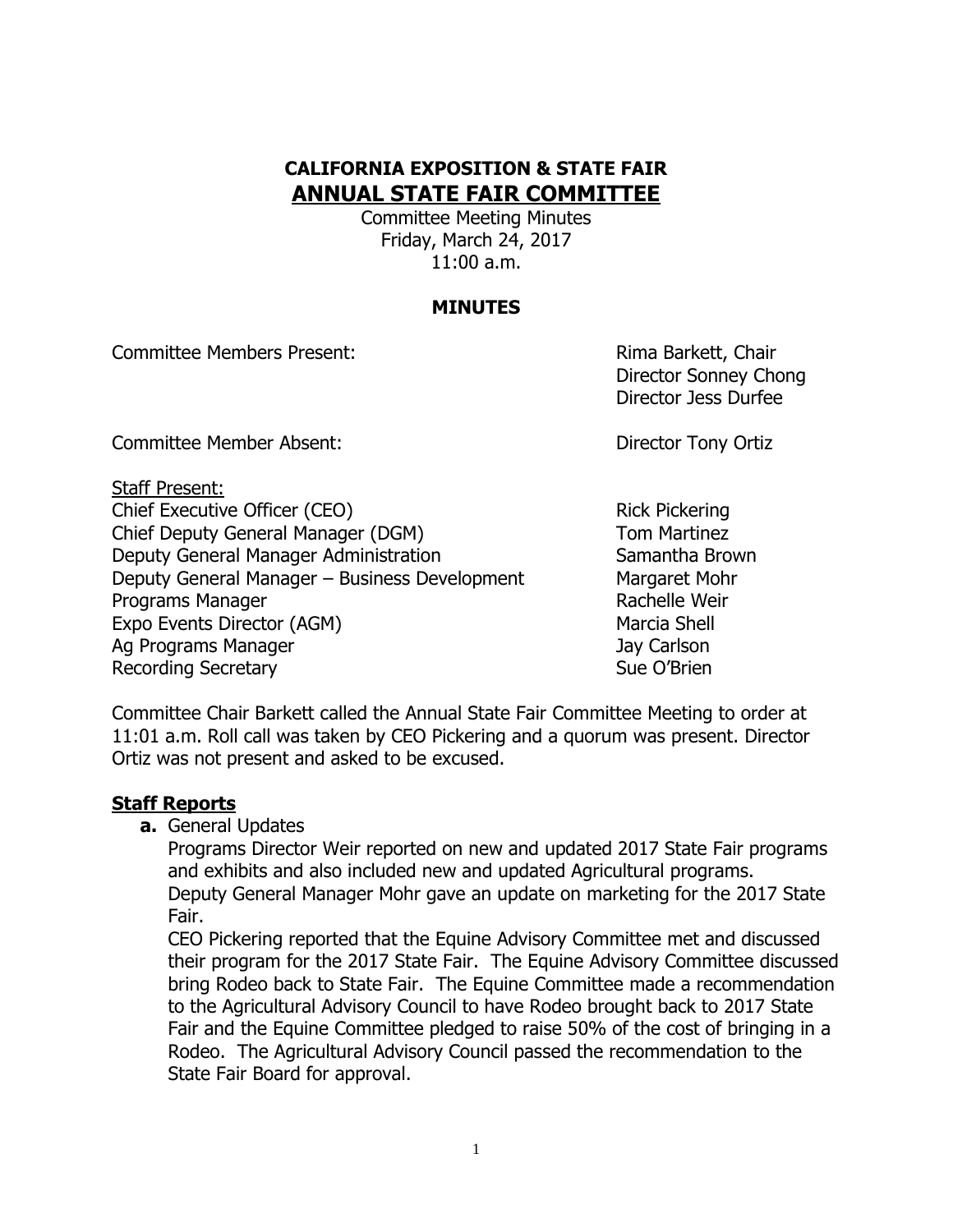**b.** Continued discussion of Parking Lot usage; including V.I.P., Preferred Parking, etc.

CEO Pickering reported that there is a staff report on different preferred parking programs that Cal Expo has done in the past.

# **NEW BUSINESS**

- **a.** Agriculturalist of the Year–2017: Review of recommendation by the Agricultural Advisory Council; Recommend approval to the full Board
- **b.** Vineyard of the Year–2017: Review of recommendation by the Agricultural Advisory Council; Recommend approval to the full Board
- **c.** Wine Lifetime Achievement Award–2017: Review of recommendation by the Agricultural Advisory Council; Recommend approval to the full Board
- **d.** Champion of Technology Award-2017: Review of recommendation by the California Department of Technology; Recommend approval to the full Board After a brief discussion Director Durfee made a motion. **Motion:**

Director Durfee moved that the Annual State Fair committee recommend to the Board of Directors approval of a thru d award recipients and was seconded by Director Chong. **All in favor, motion carried unanimously.**

**e.** Butler Amusements: Review and Approval of proposed Amendment DGM Brown went over and reviewed the staff report with Committee members. After a full discussion Director Chong made a motion. **Motion:**

Director Chong moved that the Annual State Fair Committee recommend to the Board of Directors approval of item e and was seconded by Director Durfee. **All in favor, motion carried unanimously.**

**f.** Multi-Use Sports Facility: Review and approval of proposed "One Year" Amendment with Spectra by Comcast Spectacor CEO Pickering reviewed the staff report with committee members. **Motion:**

Director Durfee moved to recommend to the Board of Directors approval of the Amendments to the Multi-Use Sports Facility and was seconded by Director Chong. **All in favor, motion carried unanimously.**

**g.** Time Capsule of 50<sup>th</sup> Anniversary of Cal Expo: General Discussion CEO Pickering explained the staff report and findings of Cal Expo Time Capsules. After a discussion Director Chong made a motion. **MOTION:**

Director Chong moved to recommend to the Board of Directors approval of having a time capsule and showcasing it at the 2017 State Fair and was seconded by Director Durfee. **All in favor, motion carried unanimously.**